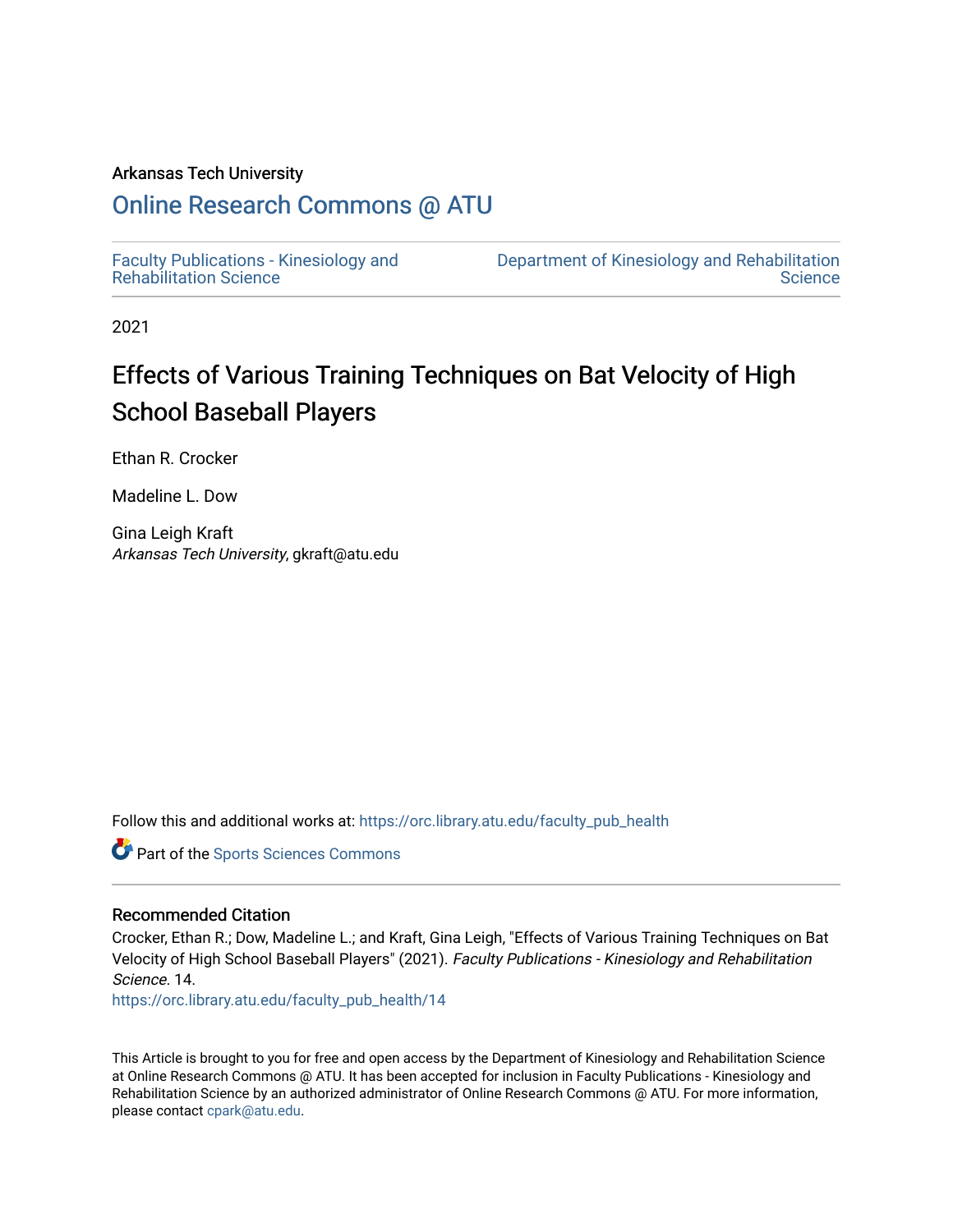# **Effects of Various Training Techniques on Bat Velocity of High School**

# **Baseball Players**

#### **Ethan R. Crocker**

Baseball Coach, Mt. Ida High School, Mt. Ida, Arkansas, USA.

# **Madeline L. Dow**

Biology Teacher, Freshmen Volleyball Coach, and Assistant Softball Coach, Castleberry High School, Ft. Worth, Texas, USA.

#### **Gina Kraft (Corresponding author)**

Associate Professor, Dept. of Health and Physical Education, Arkansas Tech University, Russellville, Arkansas, USA.

# **Abstract**

*Faster bat speed allows a baseball or softball player more time to decide how to hit the ball and provides more transfer of momentum to the ball (Nathan, 2003; Syzmanski, DeRenne, Spaniol, 2009). Purpose: This paper examines the effectiveness of three training strategies for improving bat speed among high school baseball players. Methods: Nine high school students were recruited and separated into 3 groups using different training implements. A standard bat (29 oz.), a weighted bat (45 oz.), and Therabands attached to a standard bat were used over a 3-week training program. Data were analyzed using a Kruskal-Wallis*  ANOVA. *Results: The standard bat group experienced no change in bat speed (* $\pm$ *0.89), while the weighted bat group increased by 1.9*  $\pm$  *0.46 mph and the Theraband group improved by 3.1*  $\pm$  *0.38 mph. The only significant difference was in the change in bat speed between the Theraband group and the standard bat group (p = .022). All other data were non-significant. Conclusions: Attaching Therabands to a standard bat may be an effective training tool to improve bat speed.*

**Keywords**: bat speed, standard bat, theraband, weighted bat, training implements

# **1. Introduction**

Bat swing velocity is one of the most important components of a baseball or softball swing. A high swing velocity is vital for hitting success because it allows the hitter to decrease their total swing time, increase their decision-making time, and increase ball exit velocity (Nathan, 2003; Szymanski, DeRenne, & Spaniol, 2009). All of these factors can improve a baseball or softball players' offensive game performance.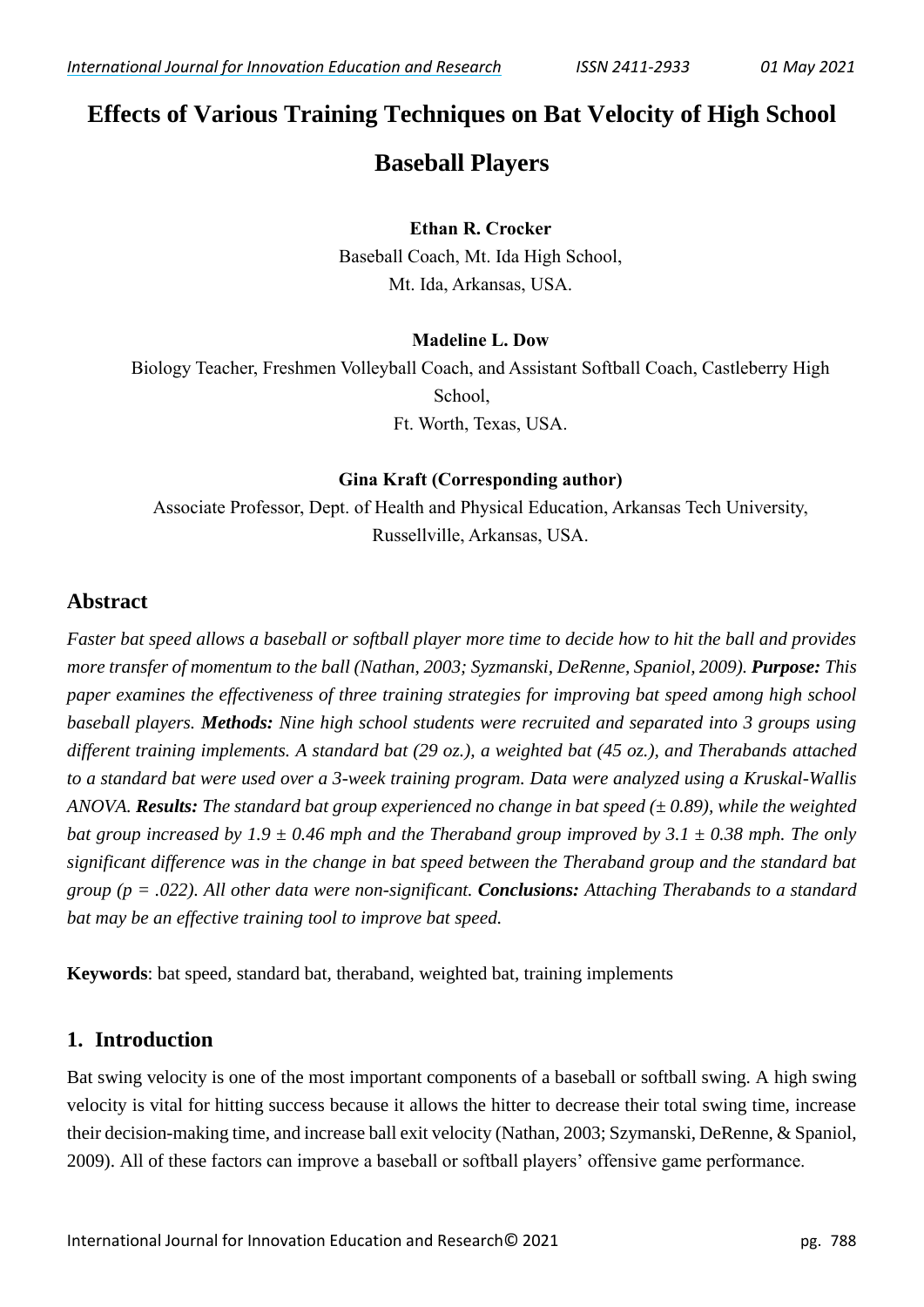Many studies have tried to identify both short-term and long-term training tools to improve bat velocity (DeRenne & Szymanski, 2009; Higuchi, Nagami, Mizuguchi, and Anderson, 2013; Kim, 2013; Kobak, Rebold, Buser, Kappler, & Otterstetter, 2018) Liu, Kiu, Kao, and Shiang, 2011; Montoya, Brown, Coburn, & Zinder, 2009; Pillmeier, Litzenberger, & Sabo, 2012; Szymanski et al., 2009; Szymanski et al., 2011; Szymanski et al., 2012; Wilson et al., 2012). The studies included in this literature review looked at various warm-up implements for athletes to use in the on-deck circle as well as training implements that were used for multiple weeks to increase bat swing velocity.

#### *1.1 On-Deck / Short-Term Strategies*

DeRenne and Szymanski (2009) conducted a general review of weighted baseball implement training which described general guidelines for utilizing weighted bat implements for baseball. This review reported that on-deck, warm-up implements weighing  $\pm$  12% of the standard bat weight (30  $\pm$  3.6 oz) showed an increase in bat velocity for high school, college, and ex-college baseball players. Studies using implements that were over or under this 12% limit showed either no significant improvement or a reduction in bat velocity (DeRenne & Szymanski, 2009).

This information was intriguing because warming up with a heavier bat or weighted implement has been a common on-deck routine for baseball and softball players for many years. It was originally thought that swinging a heavier bat would make the standard bat seem lighter and, therefore, allow the athlete to swing their bat faster (Southard & Groomer, 2003). In order to test this theory, multiple studies have tested the effect of warm-up devices on bat velocity. Surprisingly, the majority of the studies showed that there was no difference in bat velocity or that warming up with heavier weighted implements (>12% standard bat weight) showed a reduction of bat velocity (Kim, 2013; Szymanski et al., 2011; Szymanski et al., 2012; Wilson et al., 2012). In spite of no beneficial change in bat speed, coaches and athletes may gravitate toward heavier implements because of the sensation of greater "normal" bat speed, identified as "kinesthetic aftereffect" (Southard & Groomer, 2003).

Additionally, some studies have identified that swinging lightweight implements as a warm-up device showed an increase in bat velocity (Montoya et al., 2009; Pillmeier et al., 2012). Montoya, Brown, Coburn, and Zinder (2009) performed a study on 19 male recreational baseball players that compared the effect of three warm-up weights; light (9.6 oz), normal (31.5 oz), and heavy (55.2 oz). This study showed a significant improvement of bat velocity with the group that was assigned the light bat warm-up implement (Montoya et al., 2009).

Similar findings were found by Pillmeier, Litzenberger, and Sabo (2012) when they analyzed four male amateur baseball players. This study also compared the effect of light (.68 kg), normal (.88 kg), and heavy (1.73 kg) weighted bats on bat velocity. Again, the highest bat velocity that was found in this study belonged to the participants that swung the lighter bat. These findings suggest that, in terms of on-deck warm-up, light weight swinging implements can be an effective tool for increasing bat velocity (Pillmeier et al., 2012).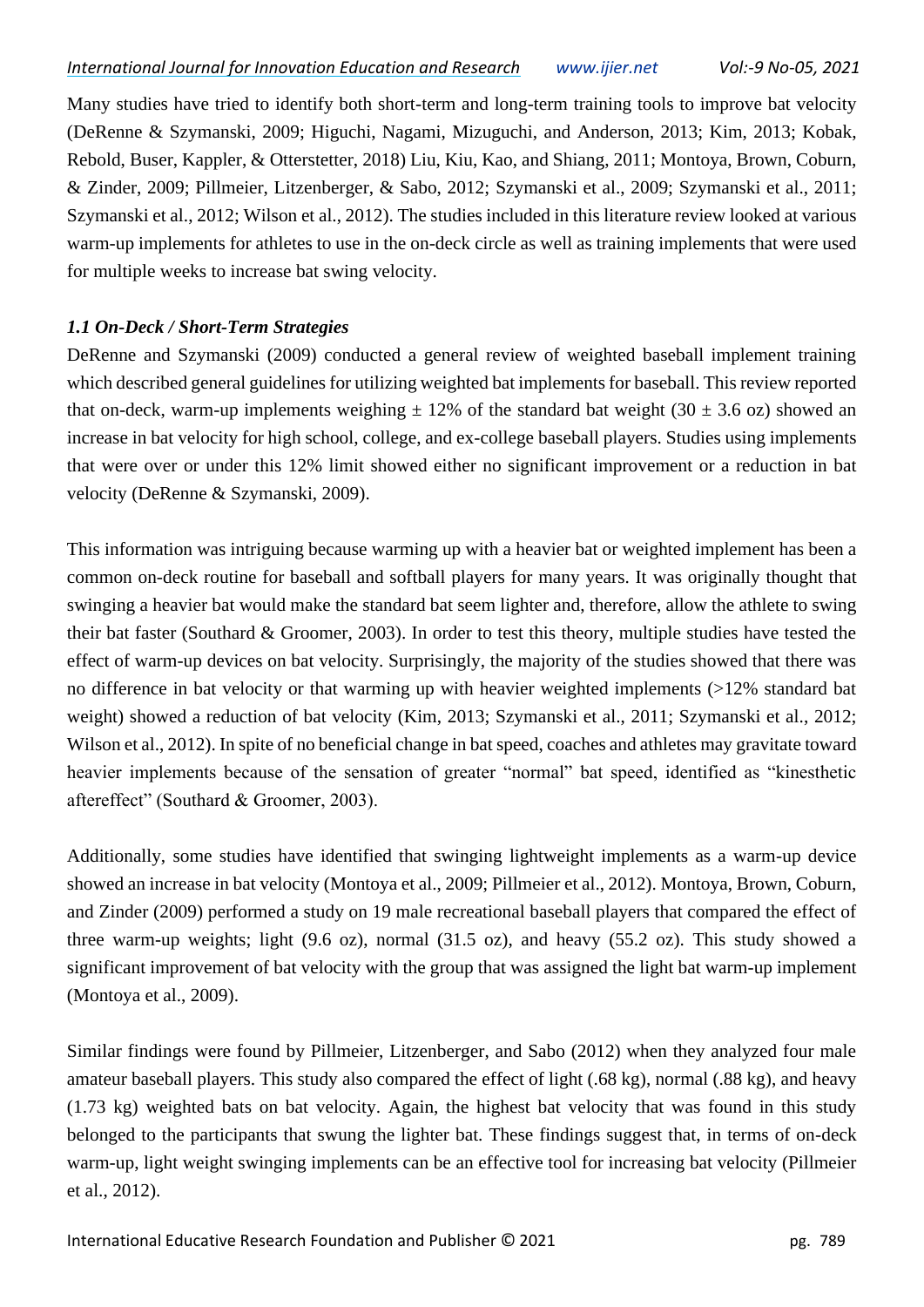#### *1.2 Training / Long-Term Strategies*

Other popular means of increasing bat velocity include weighted training implements and/or sport-specific training programs. Most studies so far have analyzed the effect of swinging a weighted implement over a long period of time (> 8 weeks) or performing a workout program consisting of sport-specific movements for improving rotational velocity (Higuchi et al., 2013; Kobak et al., 2018; Liu et al., 2011; Szymanski et al., 2009).

In order to swing a heavy bat, an athlete may rely on poor mechanics to execute the movement because the bat is longer and heavier than normal (Liu et al., 2011). A study performed by Liu et al. (2011) showed improved bat velocity with a weighted device. This study was unique in that it analyzed a training tool that is relatively new to baseball and softball. The dynamic moment of inertia bat was designed to have the weight start near the handle of the bat and slide down as the hitter progresses through their swing. This device allows the athlete to use a weighted bat while reducing the chance of compromising their swing mechanics. Liu et al. (2011) found that bat velocity, hitting distance, and muscle power of each arm was increased after 8 weeks of training with the dynamic moment of inertia bat.

Bat velocity also increased with a periodized, sport-specific training program. Higuchi, Nagami, Mizuguchi, and Anderson (2013) studied the long-term effects of isometric contraction conditioning on bat velocity in 24 collegiate baseball players. The study required the participants to perform an isometric contraction at the point of ball contact 3 days per week for a total of 8 weeks. The results showed a significant increase in bat velocity after the 8-week training protocol (Higuchi et al., 2013).

Kobak, Rebold, Buser, Kappler, & Otterstetter (2018) analyzed the effect of medicine ball training on bat velocity in 27 prepubescent softball players. The participants performed 8 weeks of medicine ball exercises aimed at improving rotational velocity (Kobak et al., 2018). No significant differences in bat velocity were discovered; however, it should be noted that the authors did not periodize the training program. The participants used the same weight and training volume throughout the entire study, meaning that there was little opportunity for continued adaptation to the training (Kobak et al., 2018). These findings are contradictory to those by Szymanski et al. (2009), who found improvements in bat velocity with a training program that incorporated rotational medicine ball exercises. In light of the adaptations found by Liu et al. (2011) and Higuchi et al. (2013), the findings from Kobak et al. (2018) reveal the importance of periodization for generating meaningful adaptation to training.

Szymanski et al. (2009) performed 3 different 12-week studies on high school baseball players utilizing a combination of resistance training and supplemental swing exercises. All 3 studies used the same full body resistance training protocol (7 exercises, stepwise model, 65-85% 1RM) while the supplemental swing exercises varied for each study. These supplemental exercises consisted of dry swings with a game bat in the first study, dry swings and 4 rotational medicine ball exercises in the second study, and handgrip and forearm exercises in the third (Szymanski et al., 2009).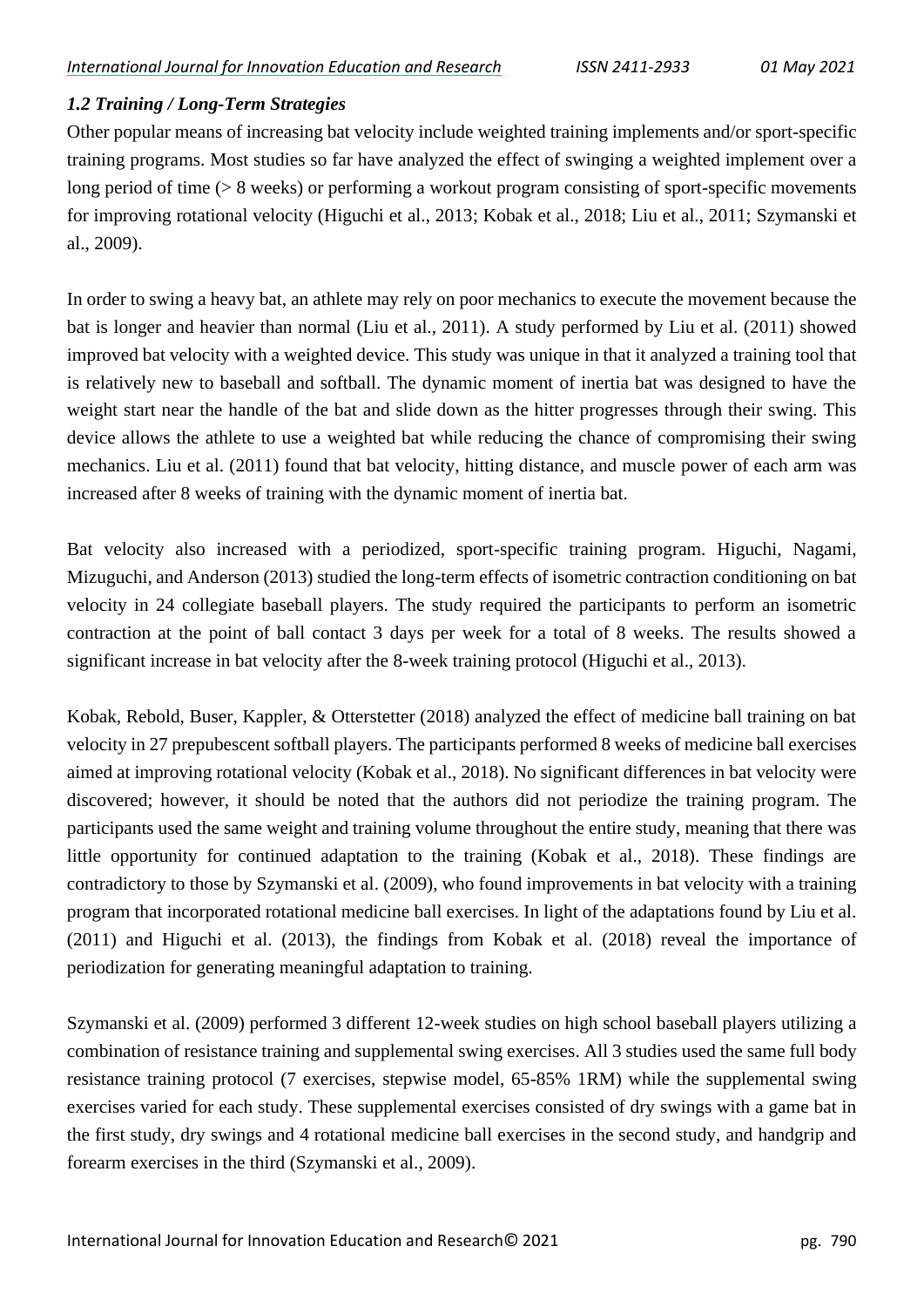The results of these 3 studies showed an increase in bat velocity regardless of the supplemental exercise that was used. This indicates that a general resistance training program with supplemental exercises that are specific to baseball can improve bat velocity (Szymanski et al., 2009). Furthermore, these results suggest that specificity of exercise may be another vital key to long-term bat velocity training.

#### *1.3 Conclusion*

In conclusion, research has shown multiple techniques to increase bat velocity using both short-term implements and long-term training programs. When using on-deck or warm-up implements for increasing bat velocity, coaches should encourage players to utilize implements that are within  $\pm$  12% of the standard bat weight. Warm-up implements that were over or under the suggested 12% weight significantly reduced or failed to improve of bat velocity.

Increasing bat velocity through a training program seems to follow the general guidelines for creating a strength and conditioning program. The studies that showed an improvement of bat velocity included sportspecific movements with a periodized training program. The only program that did not show an improvement in bat velocity included sport-specific movements but no periodization throughout the 8 week program. This may suggest that there is a heavier reliance on the increase in training volume compared to exercise selection; however, more research is warranted before this assumption can be clarified.

The purpose of the current study is to evaluate the impact of a short duration (3 week) training program using a weighted implement or bands on bat velocity among high school baseball players.

# **Method**

The Institutional Review Board at the lead investigator's institution approved this study.

## *2.1 Participants*

The participants consisted of 9 high school baseball players who volunteered for this study (ages= 16-18) years old, height =  $71.3 \pm 4$  inches, weight =  $177.2 \pm 53$  lbs). All of the participants in this study had previous baseball experiences at the high school or the statewide youth baseball program (ages 15-19) level. Prior to participating in this study, parental consent was obtained along with a health history questionnaire, Physical Activity Readiness Questionnaire (PAR-Q), and informed consent. In August prior to the study, all volunteers were required to pass an athletic physical to be eligible to participate in any sport affiliated with a public high school. Based on the physical exam and questionnaires, all participants were deemed healthy enough to take part in the study.

## *2.2 Design*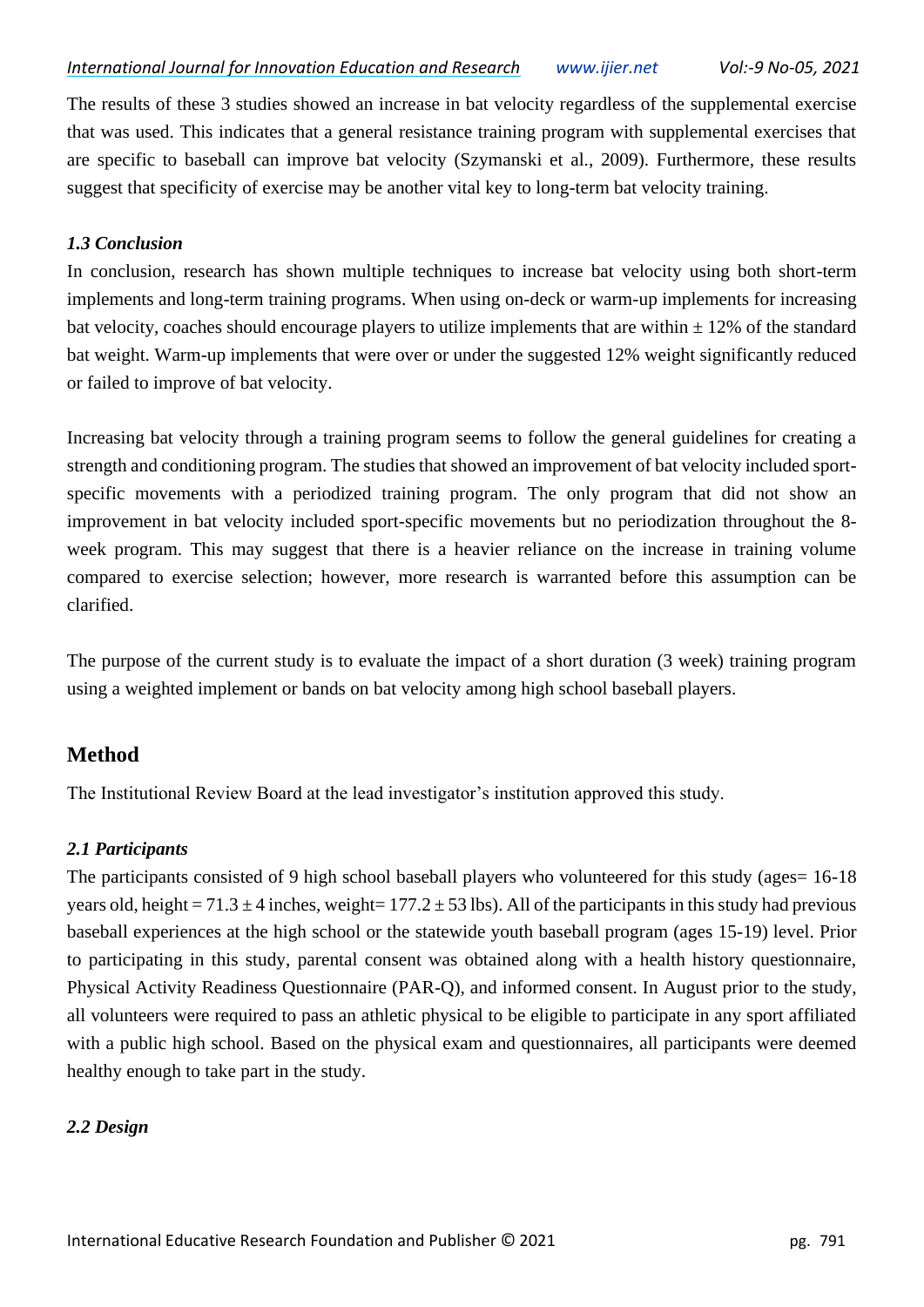This study was a randomized, control study. The participants were randomly assigned to the three groups: a standard bat group, a weighted bat group, and a Theraband group. The standard bat group served as the control group.

#### *2.3 Instrumentation*

JUGS Professional Sports radar gun, which recorded speeds in miles per hour (MPH), was used to measure bat velocity. This radar gun measures speeds that range from 5-140 MPH with an accuracy of  $\pm$  0.5 MPH (The JUGS Gun™, 2018). The radar gun was calibrated with a tuning fork prior to each testing session to clarify that it was reading the correct MPH (JUGS Sports™, 2011). The radar gun was positioned approximately 10 feet in front of the batter to measure the bat velocity of each swing. The official high school baseball, Wilson A1010, was utilized throughout the study. All participants used a 2016 Rawlings 5150 BBCOR baseball bat that measured 32 inches long and weighed 29 ounces. The baseballs were placed on a Champro Rubber Batting Tee so that height could be adjusted to align with the participant's iliac crest, which simulated a pitch that was thrown to the middle of the strike zone.

For the training sessions, there were 2 tools used for this study: a 16-ounce Easton bat weight and a variety of Theraband Latex Exercise Tubing. The 16-ounce bat weight was added to the standard bat creating a total bat weight of 45 ounces. This was the "weighted bat" used for the duration of the study. The second training tool used comprised of an assortment of Theraband Latex Exercise Tubing to add resistance during the swing. Each participant chose their own Theraband by using the color that provided a moderate amount of resistance during their swing.

#### *2.3 Procedures*

## 2.3.1 Pre-test

All participants took a pre-test to measure their bat velocity prior to the training sessions. Participants completed a generalized dynamic warm up and practice swings off of the tee before the testing initiated. During the pre-test, participants were instructed to conduct 3 game-like swings with the standard bat while generating as much bat velocity as they could. The tee was adjusted so that the baseball was even with the top of the iliac crest. As stated earlier, this position was selected because it replicated a ball that was thrown to the middle of the strike zone.

Once the tee height was properly adjusted, the participant was told to swing whenever they were ready. Bat velocity was measured using the JUGS Professional Sport Radar Gun, which was placed behind a screen positioned directly in front of the baseball in line with the pitcher's mound. This radar gun position was selected because, according to the owner's manual, this provided the most accurate reading. The participant completed three swings; the average velocity of the 3 swings was used as the participant's pre-test bat velocity.

2.3.2 Training sessions.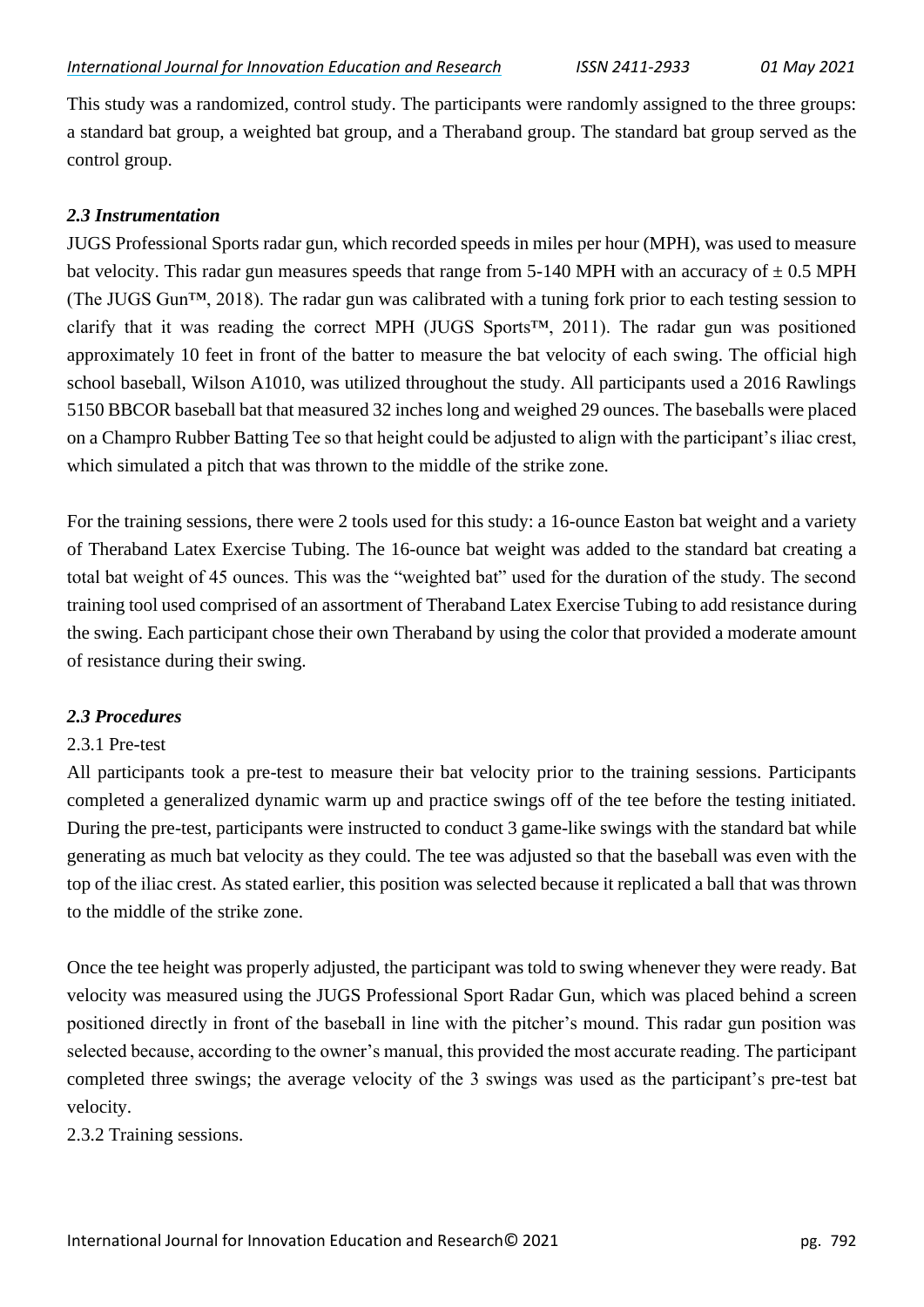After the pre-testing was completed, participants were randomly assigned to one of three groups: a standard bat group, a weighted bat group, and a Theraband group. Participants met 5 days per week for 3 weeks for a total of 15 sessions. During these training sessions, participants were given their specified training tool to increase bat velocity. The standard bat group used the predesignated standard, non-weighted, bat. The weighted bat group added the 16-ounce bat weight to the standard bat, making it weigh a total of 45 ounces. The final group used various Therabands to create a moderate amount of resistance throughout the swing. This was not predetermined like the standard bat or weighted bat, which made it more individualized for each participant.

The participants in the Theraband group determined which colored band to use after they completed the warm up. Participants were instructed to choose the band that provided a moderate resistance from the beginning of their swing to their contact point. Because the bands created more resistance as the swing was further executed, the participants were able to reach contact, but were not able to complete the follow through portion of their swing. The Therabands were connected to a pole that was directly behind the hitter. The bands were connected to the bat 2 inches above the grip of the bat. This positioning allowed the participants to maintain as much of a normal swing as possible.

Prior to each training session, the participants were led through a generalized dynamic warm-up routine that consisted of upper and lower body stretches. The participants then warmed up their swings by hitting baseballs off of a tee at their own pace. After the participants were ready, they separated into their designated training groups and began the training protocol.

All groups had the same training protocol. Each participant was instructed to take 25 game like swings, with each swing being on a cue. A 30-second rest period began after each swing was completed to ensure the participant received adequate rest. After completion of 15 training sessions, a post-test was conducted.

#### 2.3.3 Post-test

The post-test was conducted in the same manner as the pre-test. The average velocity of the 3 swings was used as the post-test bat velocity.

#### *2.4 Statistical Analysis*

All statistical analyses were completed using IBM SPSS Statistics 23. A Chi Square test was run to ensure there were no significant differences among the pre-test groups. After this was determined, a Kruskal-Wallis ANOVA was conducted to determine differences between pre- and post-test bat velocities within groups. Significance was set at an  $\alpha$  of  $\leq 0.05$ .

## **Results**

The results showed minimal change in bat velocities between groups. Table 1 shows the average bat speeds at pre-test and post-test for all groups. All groups were similar at baseline based on the Chi Square analysis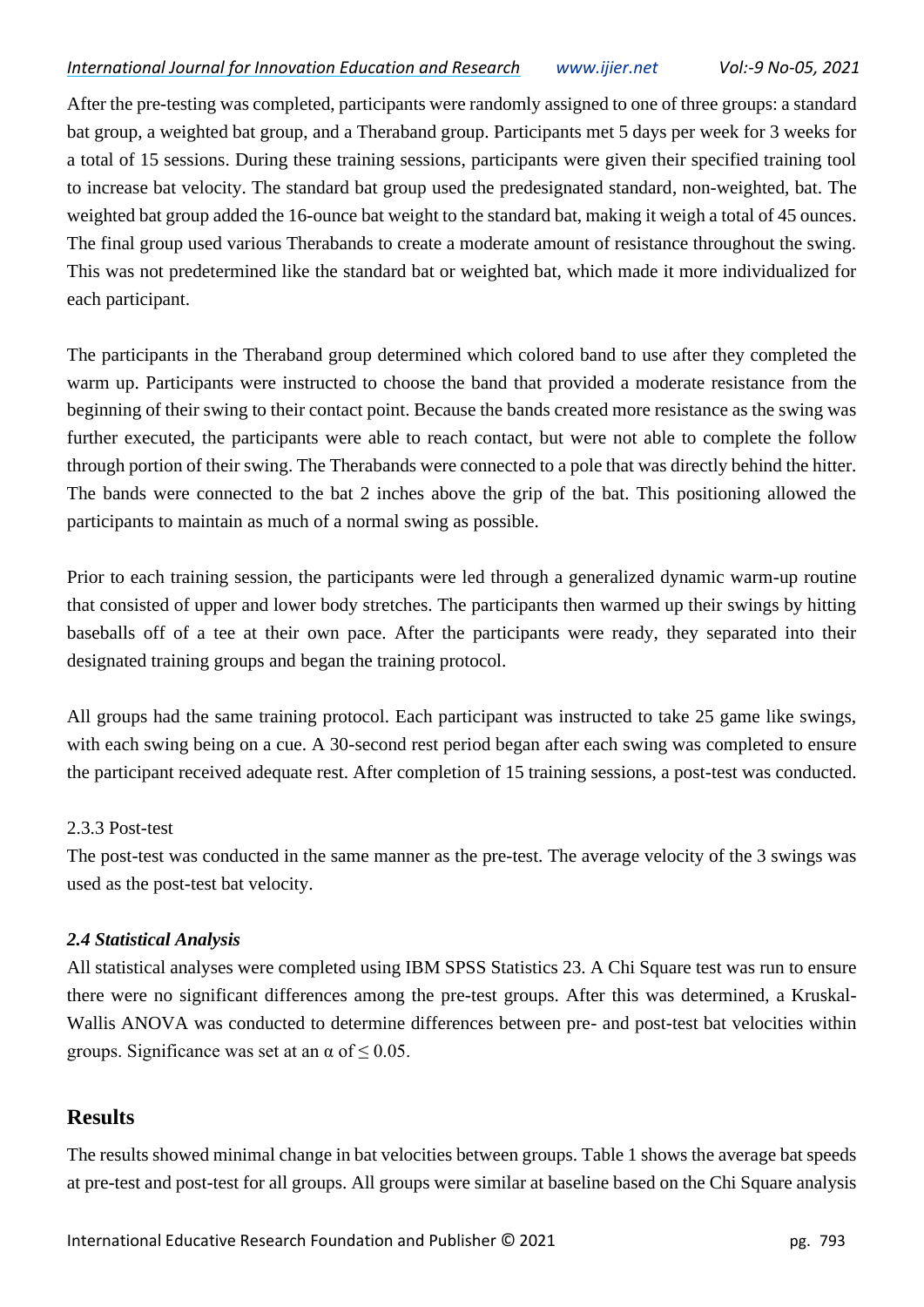of the pre-test bat velocities. The Kruskal-Wallis ANOVA revealed no significant differences in the posttest scores among the three groups ( $p > .05$ ). However, when the difference between pre- and post-test velocities was accounted for, the model recommended rejecting the null hypothesis ( $p = 0.027$ ). The only significant difference was found to be between the Theraband and the standard bat group ( $p = .022$ ) when evaluating the change in bat speed.

|                                | <b>Pre-test</b> (mph) | <b>Post-test</b> | <b>Change</b> (mph) |
|--------------------------------|-----------------------|------------------|---------------------|
|                                |                       | (mph)            |                     |
| Weighted Bat (n $71.0 \pm 4.7$ |                       | $72.9 \pm 4.9$   | $1.9 \pm 0.5$       |
| $= 3$                          |                       |                  |                     |
| Theraband                      | $73.9 \pm 11.7$       | $77.0 \pm 11.5$  | $3.1 \pm 0.4*$      |
| $(n = 3)$                      |                       |                  |                     |
| Standard Bat (n $73.9 \pm 4.5$ |                       | $73.9 \pm 5.4$   | $0.0 \pm 0.9$       |
| $= 3$                          |                       |                  |                     |

\*Statistically significant ( $p < 0.05$ ).

#### **Table 1 Average Bat Speed Velocity for Each Group, Mean ± SD**

The results of the study showed minimal significant differences, but it should be noted that there were some positive improvements seen in the averages of the weighted bat group as well. The average bat velocity for the weighted bat group before the training program was  $71.0 \pm 4.7$  mph and the average bat velocity post training improved to  $72.9 \pm 4.9$  mph. This shows that there were improvements seen with the weighted bat technique, but not at a statistically significant level. On the other hand, the change in bat speed for the Theraband group was statistically significant.

## **Discussion**

Having optimal bat velocity during game-like swings is important to be a successful hitter in baseball. Individuals who have a faster bat velocity will have a longer time to track the ball, decide if it is a ball or a strike, and then begin the swing (Syzmanski, DeRenne, Spaniol, 2009). Additionally, a faster bat swing leads to an increased ball exit velocity (Nathan, 2003). The purpose of this study was to examine which training technique (standard bat group, weighted bat group, and Theraband group) improved the bat velocity of high school baseball players the most. The findings of this study showed that resistance bands had the greatest impact on bat velocity.

Although there were no statistically significant differences found in the weighted bat group, the average speed did improve by 1.9 mph. The lack of significance may be attributable to the fact that the total weight chosen for the weighted bat group was outside of the  $\pm$  12% standard (DeRenne & Szymanski, 2009). This may be because the weight chosen for this study was simply too heavy for high school players even though there was a trend toward faster bat speed.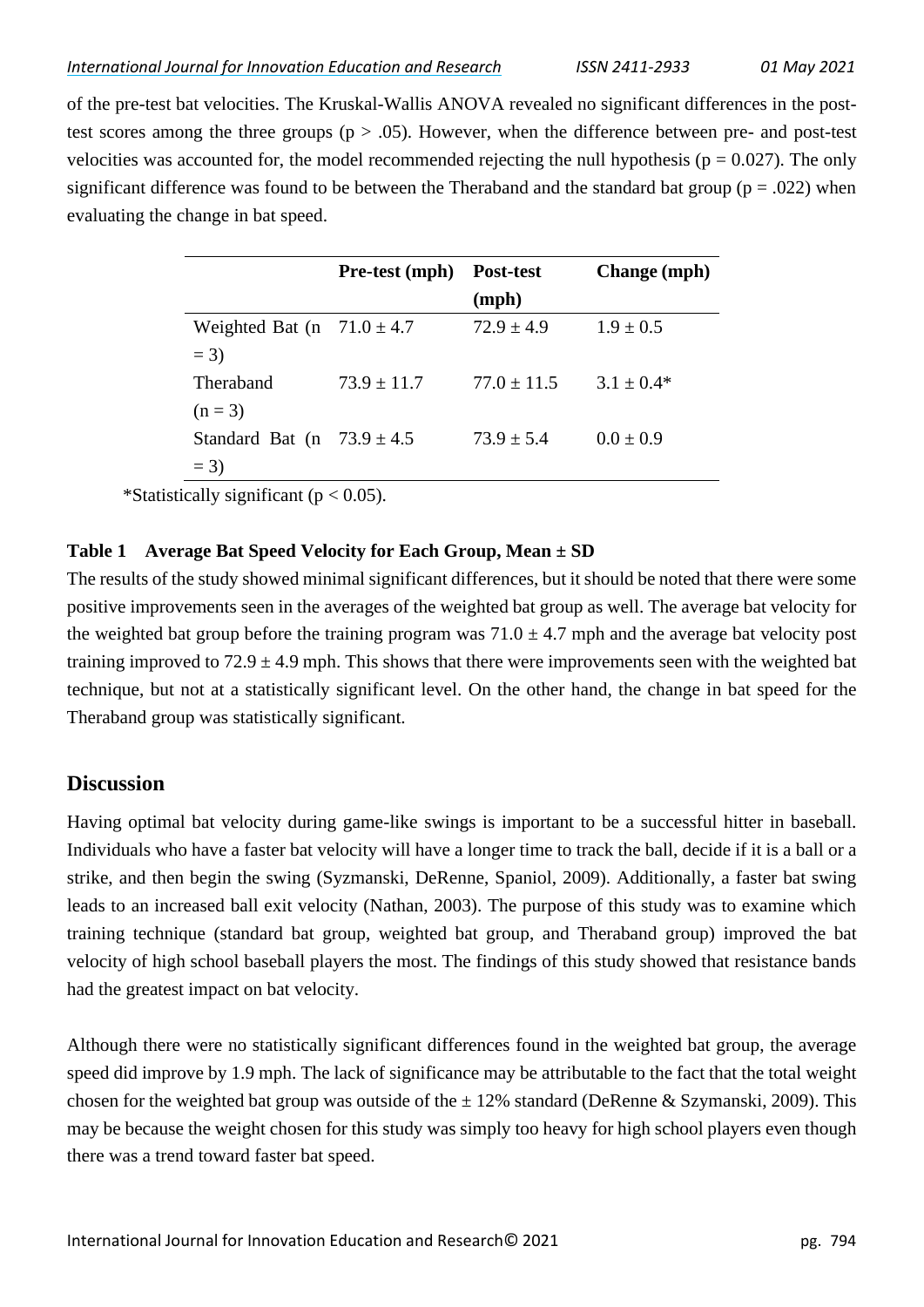The lack of improvements may have been due to the failure to periodize either with the bat weight or with an increase of overall number swings each week. A study conducted by Higuchi et al. (2013) showed that a periodized, sport-specific training program showed an improvement in bat swing velocity over an 8-week period. The current training program used a set number of swings in every session, which may have contributed to the lack of significant findings.

This may also help explain why the Theraband group was more successful at improving bat velocity. Not only was the Theraband group within the  $\pm$  12% range, but the resistance was also able to be increased according to the participant throughout the duration of the study. At the beginning of each session, participants were asked to select a resistance band that provided a moderate amount of resistance. As the participants progressed through the training program, the Theraband resistance increased as well. This may have provided the participant with a mild amount of periodization throughout the program, which is the most likely explanation for the Theraband group producing a significant improvement in bat velocity.

# **Practical Applications**

Coaches who are hoping to improve the bat speed of their high school athletes may find that bands are the best choice. If coaches have longer than 3 weeks to train their athletes for these improvements, they may find that a heavy weighted bat is also beneficial. There was an improvement in bat speed among the weighted bat group, which allows this recommendation. However, other research shows that a lighter bat and a periodized training plan would be more likely to have a positive impact on bat speed (DeRenne & Szymanski, 2009; Higuchi et al., 2013; Kobak et al., 2013).

Future research needs to focus on techniques to improve bat velocity that are within +12% of an individual's game bat weight and follow a periodized format. Specifically, research should examine how much periodization is needed to see improvements when it comes to baseball or softball swing progressions. There are currently no guidelines in place for a periodized swing program both with and without training implements.

# **Conclusions**

In conclusion, research has shown multiple techniques may be used to increase bat velocity using both ondeck/short-term and training/long-term strategies. When using on-deck warm-up implements for increasing bat velocity, sport coaches as well as strength and conditioning coaches should encourage players to utilize implements that are within  $\pm$  12% of the standard bat weight, according to previous research (Kim, 2013; Szymanski et al., 2011; Szymanski et al., 2012; Wilson et al., 2012). Training, or long-term, strategies should emphasize similar weights to the on-deck strategies and rely heavily on periodization to increase the likelihood of success.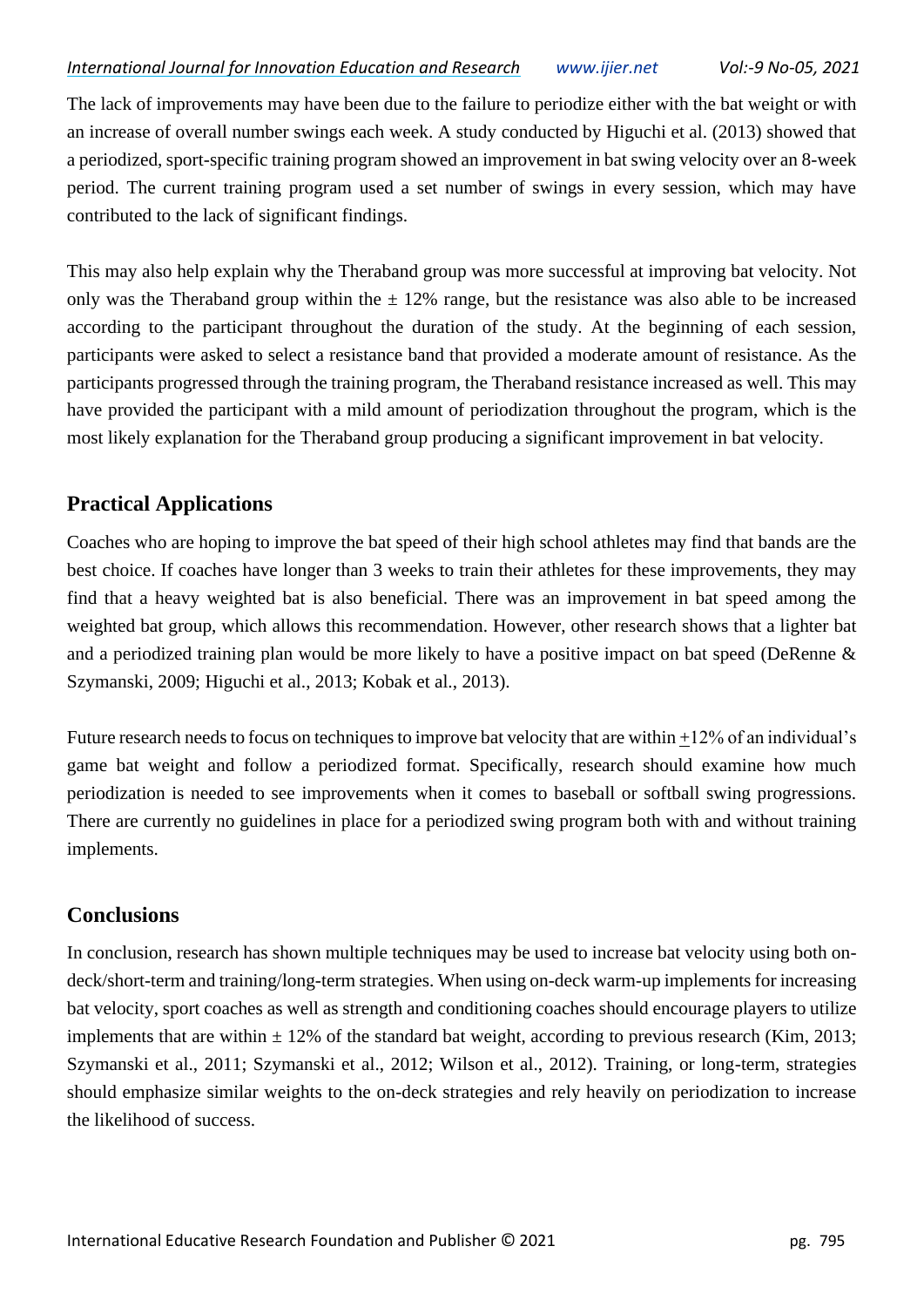# **Acknowledgement**

No funding was received for this study. Thanks and appreciation are extended to the Mt. Ida Athletic Director and baseball team for allowing and participating in this study.

# **References**

- DeRenne, C., & Szymanski, D.J. (2009). Effects of baseball weighted implement training: a brief review. *Strength and Conditioning Journal, 31*(2), 30-37.
- Kim, Y.-K. (2013). The effect of different warm-up procedures on bat speed in baseball. *Korean Journal of Sport Biomechanincs*, *23*(2), 91-97.
- Higuchi, T., Nagami, T., Mizuguchi, N., & Anderson, T. (2013). The acute and chronic effects of isometric contraction conditioning on baseball bat velocity. *Journal of Strength and Conditioning Research*, *27*(1), 216-222. doi:10.1519/JSC.0b013e318252ddba
- The JUGS Gun™. (2018). Retrieved from https://jugssports.com/products/the-jugs-gun.html
- JUGS Sports™. (2011). Owners manual: Instructions for The JUGS Gun sports radar part no. R2050. Retrieved from https://jugssports.com/pages/support-resources/instruction-manuals.html
- Kobak, M., Rebold, M., Buser, S., Kappler, R., & Otterstetter, R. (2013). The effects of medicine ball training on bat velocity in prepubescent softball players. *International Journal of Exercise Science, 11*(4)*,* 75-83.
- Liu, C., Liu, Y.C., Kao, Y.C., & Shiang, T.Y. (2011). Effects of training with a dynamic moment of inertia bat on swing performance. *Journal of Strength and Conditioning Research, 25*(11), 2999-3005.
- Montoya, B.S., Brown, L.E., Coburn, J.W., & Zinder, S.M. (2009). Effect of warm-up with different weighted bats on normal baseball bat velocity. *Journal of Strength and Conditioning Research*, *23*(5), 1566-1569.
- Nathan, A.M. (2003). Characterizing the performance of baseball bats. *American Journal of Physiology, 71*(2), 134-142.
- Pillmeier, C., Litzenberger, S., & Sabo, A. (2012). The effect of on-deck warm-up routines in baseball on bat velocity, muscular activity and intensity in time-frequency space. *Procedia Engineering*, *34*(1), 230-235.
- Southard, D., & Groomer, L. (2003). Warm-up with baseball bats of varying moments of inertia: Effect on bat velocity and swing pattern. *Research Quarterly for Exercise and Sport, 74*(3), 270-6. doi:http://dx.doi.org/10.1080/02701367.2003.10609091
- Szymanski, D.J., Beiser, E.J., Bassett, K.E., Till, M.E., Medlin, G.L., Beam, J.R. (2011). Effect of various warm-up devices on bat velocity of intercollegiate baseball players. *Journal of Strength and Conditioning Research*, *25*(2), 287-292.
- Szymanski, D.J., DeRenne, C., & Spaniol, F.J. (2009). Contributing factors for increased bat swing velocity. *Journal of Strength and Conditioning Research*, *23*(4), 1338-1352.
- Szymanski, D. J., Bassett, K. E., Beiser, E. J., Till, M. E., Medlin, G. L., Beam, J. R., & Derenne, C. (2012). Effect of various warm-up devices on bat velocity of intercollegiate softball players. *Journal of Strength and Conditioning Research*, *26*(1), 199-205. doi:10.1519/JSC.0b013e31821b7cde